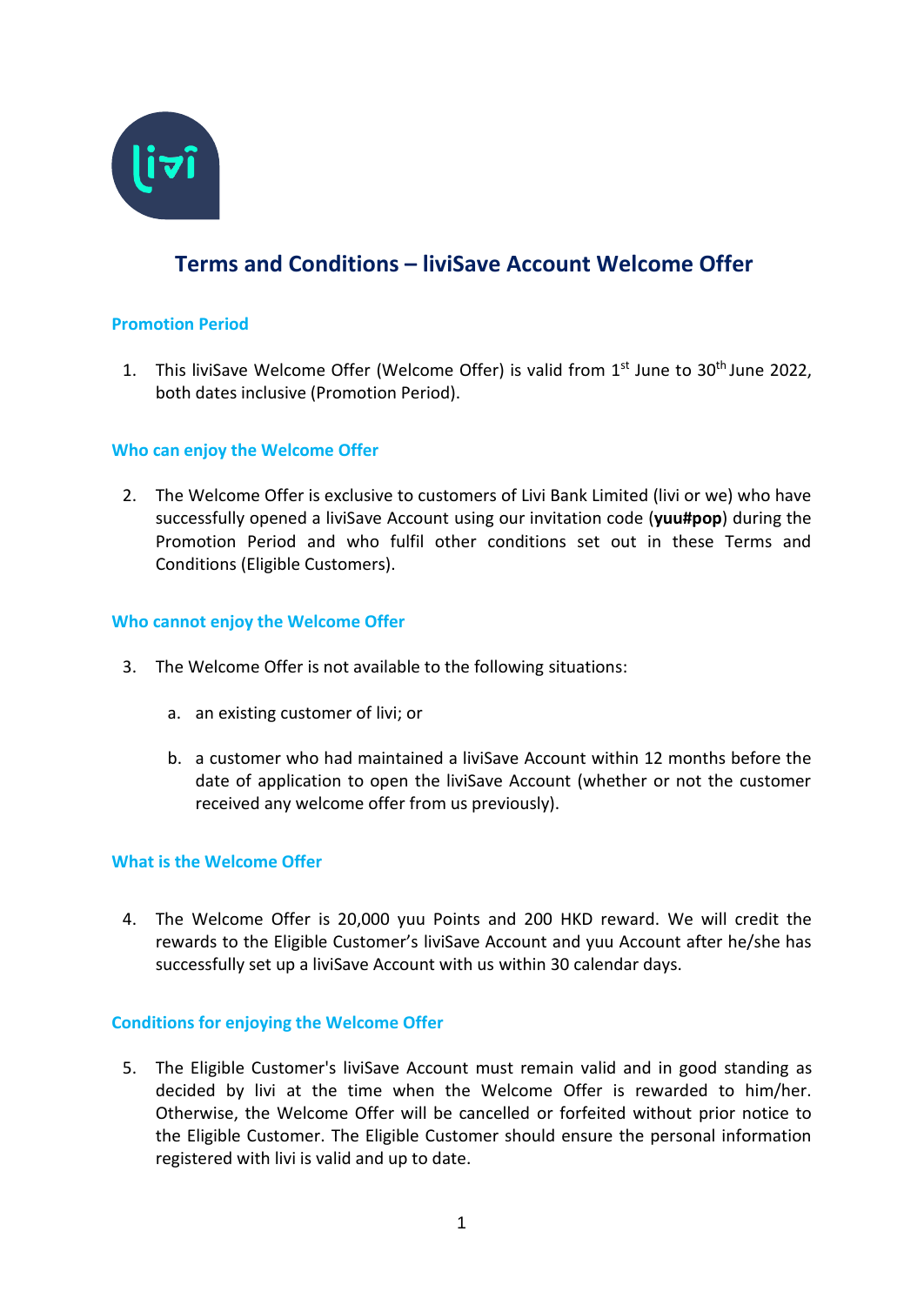- 6. Each Eligible Customer can only enjoy the Welcome Offer once. This means each Eligible Customer can only enter 1 (one) invitation code. We may allow each New Customer to change the invitation code up for 3 (three) times **before the application of liviSave Account has been approved by us**, and the last invitation code entered by the Eligible Customer will prevail. Further, there are limited quotas for the Welcome Offer and it is rewarded on a first-come-first-serve basis. Our records on the application for opening account (including the date of the application and the information and documents submitted to us) and our records on the available Welcome Offer quotas are final and conclusive in the absence of obvious error.
- 7. The Eligible Customer must have signed up as a yuu member and link the relevant yuu Account to his/her liviSave Account using the invitation code (or otherwise notify us of his/her yuu account details in such manner as we specify) in order to have the Welcome Offer credited into his/her yuu Account. If the Eligible Customer has not linked a valid yuu Account to his/her liviSave Account using the invitation code (or otherwise notify us of his/her yuu account as we specify) within a period that we may allow, such rewards may be forfeited.
- 8. yuu Reward Club (including yuu Points and yuu Accounts) is owned and operated by yuu operator and is subject to its own terms and conditions. We are not the operator of yuu and we disclaim any liability or responsibility in relation to the same. To achieve the purpose of the Welcome Offer, we will provide the necessary details of the Eligible Customer to yuu operator who will be responsible for crediting the Welcome Offer to the Eligible Customer's yuu Account. The Eligible Customer agrees and authorizes livi to provide the necessary details of the Eligible Customer to yuu operator for this purpose.

#### **Changing these Terms and Conditions**

9. We reserve the right to vary these Terms and Conditions at any time. You may check our App or website for the latest information, availability and terms and conditions of this promotion.

#### **Other terms**

- 10. The Welcome Offer is not transferable, refundable, replaceable or redeemable for cash, properties or other membership/loyalty points, rewards or privileges.
- 11. Any fraud or misrepresentation in obtaining the Welcome Offer and/or abuse of the Welcome Offer will result in cancellation or forfeiture of the Welcome Offer. We reserve the right to cancel or forfeit the Welcome Offer and to recover any costs and loss.
- 12. We have the right to suspend, terminate, revise or substitute the granting of the Welcome Offer at our discretion without prior notice.